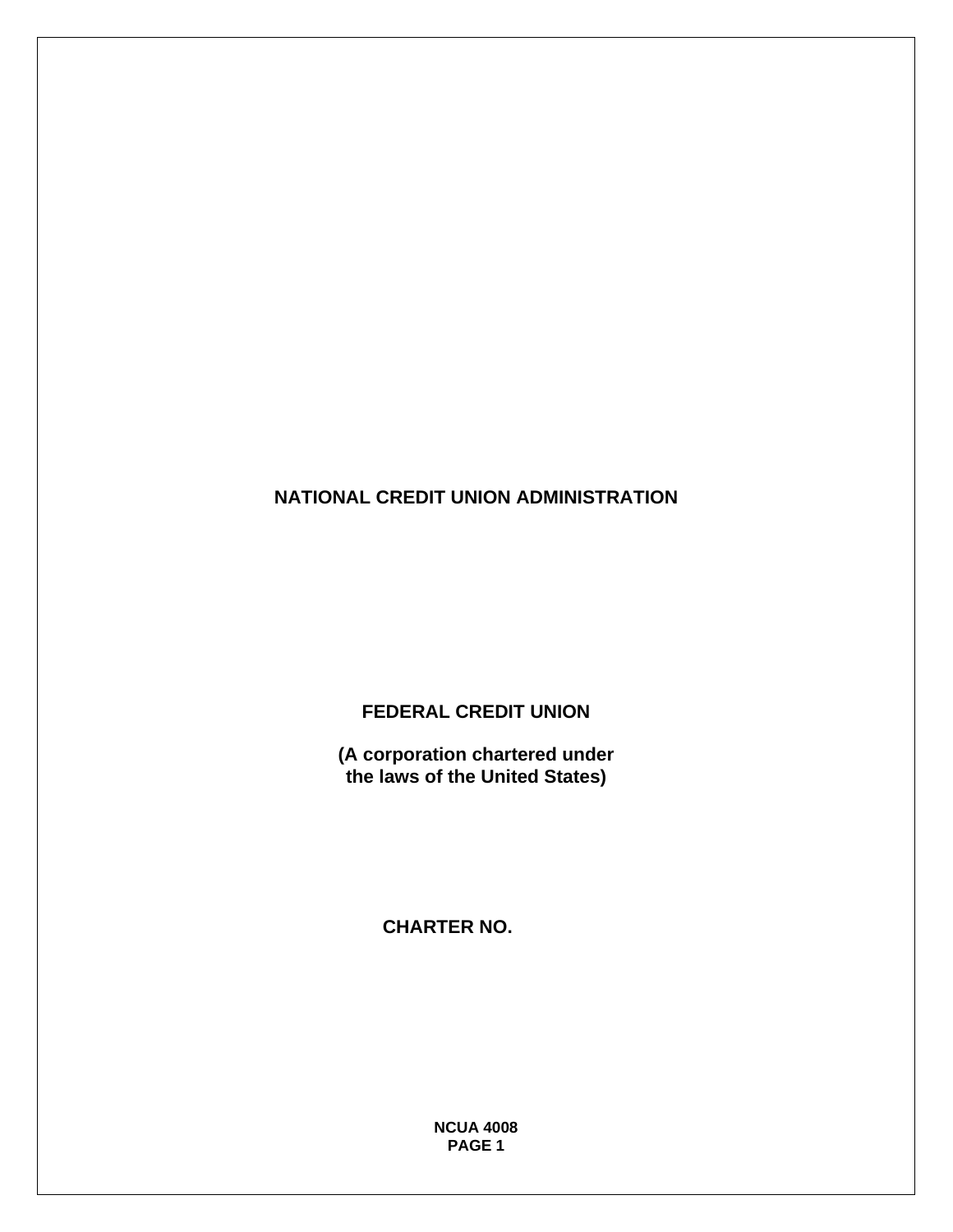## **ORGANIZATION CERTIFICATE**

### **FEDERAL CREDIT UNION**

**Charter No.** 

#### **TO NATIONAL CREDIT UNION ADMINISTRATION:**

**We, the undersigned, do hereby associate ourselves as a Federal Credit Union for the purposes indicated in and in accordance with the provisions of the Federal Credit Union Act, (12 U.S.C. 1751 et seq.). We hereby request approval of this organization certificate; we hereby apply for insurance of member accounts; we agree to comply with the requirements of said Act, with the terms of this organization certificate and with all laws, rules, and regulations now or hereafter applicable to Federal Credit Unions.** 

**(1) The name of this credit union shall be Federal Credit Union.** 

**(2) This credit union will maintain its office and will operate in the territory described in the field of membership.**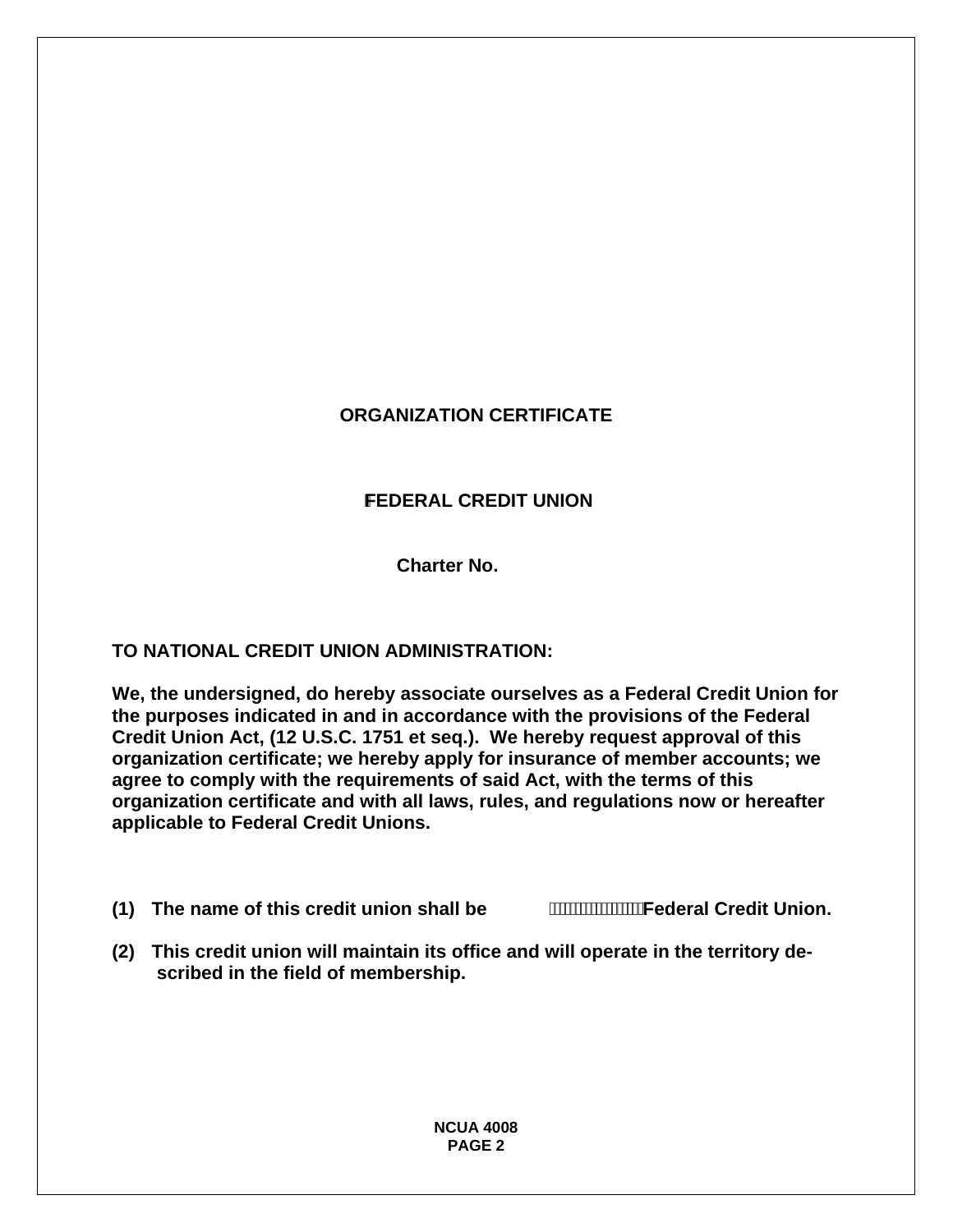| <b>NAME</b> | <b>ADDRESS</b> | <b>SHARES</b> |
|-------------|----------------|---------------|
|             |                |               |
|             |                |               |
|             |                |               |
|             |                |               |
|             |                |               |
|             |                |               |
|             |                |               |
|             |                |               |
|             |                |               |
|             |                |               |
|             |                |               |
|             |                |               |
|             |                |               |
|             |                |               |
|             |                |               |
|             |                |               |
|             |                |               |

**(3) The names and addresses of the subscribers to this certificate and the number of shares subscribed by each are as follows:** 

- **(4) The par value of the shares of this credit union will be stated in the bylaws.**
- **(5) The field of membership shall be limited to those having the following common bond:**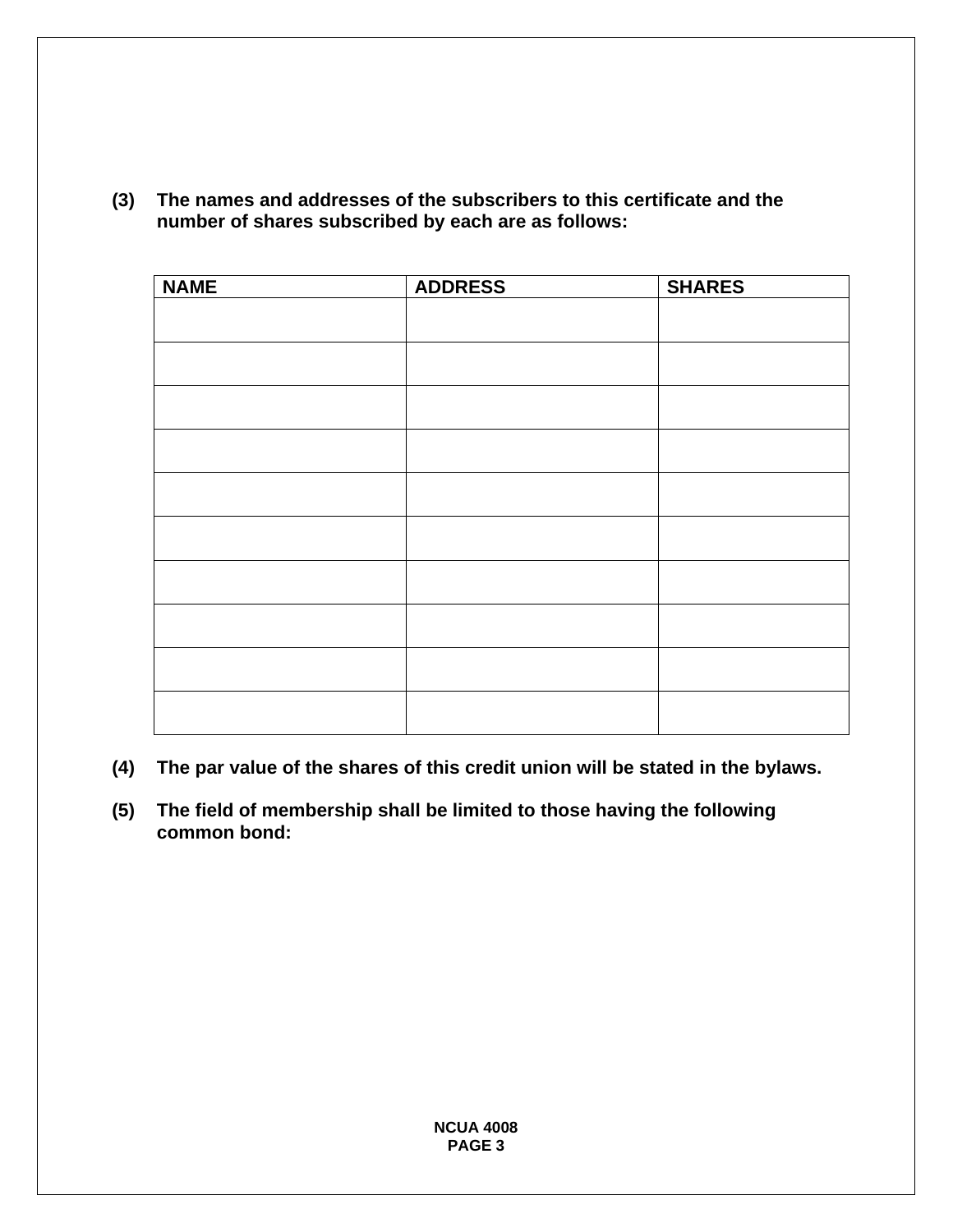- **(6) The term of this credit union's existence shall be perpetual: Provided, however, that upon the finding that this credit union is bankrupt or insolvent or has violated any provision of this organization certificate, of the bylaws, of the Federal Credit Union Act including any amendments thereto or thereof, or of any regulations issued thereunder, this organization certificate may be suspended or revoked under the provisions of Section 120(b) of the Federal Credit Union Act.**
- **(7) This certificate is made to enable the undersigned to avail themselves of the advantages of said Act.**
- **(8) The management of this credit union, the conduct of its affairs, and the powers, duties, and privileges of its directors, officers, committees and membership shall be set forth in the approved bylaws and any approved amendments thereto or thereof.**

IN WITNESS THEREOF we<sup>1</sup> have here unto subscribed our names this

 **(day) (month) (year)** 

 $\overline{a}$ <sup>1</sup> At least seven signers none of whom should administer the oath.